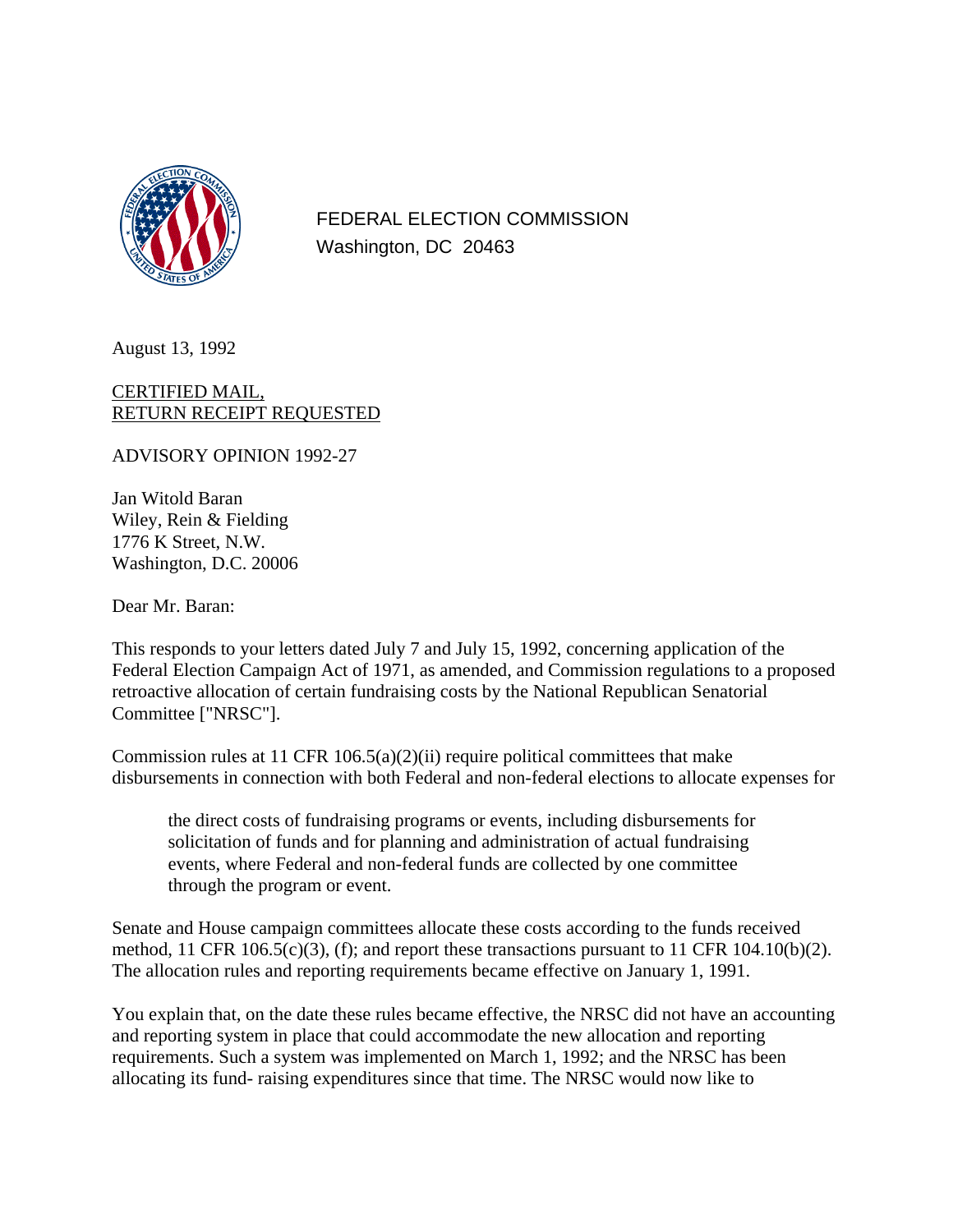retroactively allocate the fundraising expenditures covered by 11 CFR  $106.5(a)(2)(ii)$  for the period January 1, 1991, through February 29, 1992 (the "adjustment period").

You state that these costs include salaries and benefits attributable solely to fundraising, and that the NRSC's records distinguish between fundraising expenses and administrative or other expenses. Your request covers two types of fundraising, both of which raise funds for both Federal and non-federal candidates: direct mail that contains purely fundraising messages; and major donor programs, such as the NRSC Trust and Round Table, which are event-oriented, 100% fundraising programs. Your request does not encompass joint fundraising events conducted pursuant to 11 CFR 102.17, but only pure NRSC fundraising events.

The NRSC is free to pay all of its fundraising expenses from its Federal account. See 11 CFR 106.5(a)(1). However, you state that the NRSC did this only because it did not have the capacity to allocate these expenditures until March 1 of this year -- it would have allocated this money earlier, had the proper accounting and reporting programs been in place.

The Commission recognized in Advisory Opinion 1992-2 that "the allocation regulations represent significant revisions to past practice and require a brief period of adjustment, i.e., the current [1991-92] election cycle, by political committees acting in good faith." In that opinion, it allowed a national party committee to take expenses that had previously been allocated as administrative expenses and retroactively reallocate them as direct costs of fundraising. Two other opinions permitted retroactive changes in formulae used to allocate administrative costs or the costs of generic voter drives, after the occurrence of a mistake or an intervening event. Advisory Opinions 1991-15, 1991-25. In each instance, the requesting committee was given thirty days from the date of the advisory opinion to make the necessary reallocations.

The Commission concludes that the NRSC may retroactively allocate its fundraising expenditures under 11 CFR 106.5(a)(2)(ii) for the period January 1, 1991, through February 29, 1992. The NRSC has a thirty day period from the date of issuance of this opinion to make the necessary allocations, and the allocated amounts must be included in the NRSC's next report required to be filed after the allocations are made.

The NRSC should include in its report to the Commission an explanatory letter noting the reason for the new allocations and resulting transfers. It should also file new Schedule H2's, H3's, and H4's, relative to each fundraising program or event that serves as the basis for these new allocations.1/

A sample explanatory letter and sample Schedules are attached. Schedule H2 indicates that the newly-reported Federal/non-federal ratios are "new," since this is the first time these have been treated as joint activities.

On the Schedule H4's, instead of listing the "event year to date" totals, the NRSC may, at its option, provide an "adjustment period total." That is, it need not provide a year-by-year total for those programs or events for which expenditures were made in both 1991 and 1992. If it chooses this option, the Committee should clearly so note on the pertinent H4's.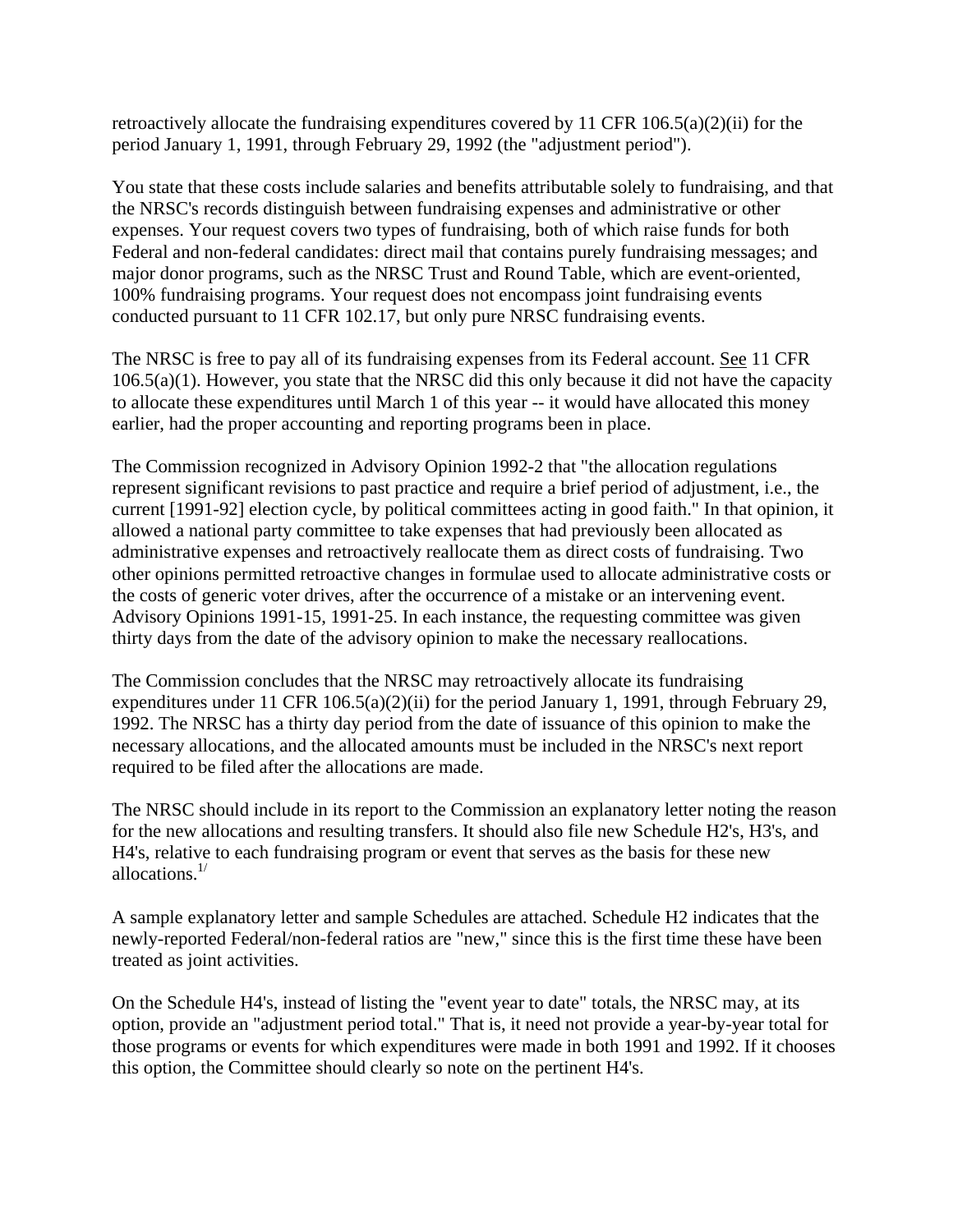New information will also be required on the Detailed Summary Page. The NRSC should provide in its explanatory letter the total figure the non-federal account has underpaid the Federal account, and reflect the transfer on line 18 of the Detailed Summary Page. This will require a comparable adjustment on line 19, "Total Receipts."

In addition, the NRSC has previously reported these expenditures on line 21(b), "Other Federal Operating Expenditures." The fundraising expenses being allocated should now be subtracted from this total and added, broken down into the Federal and non-Federal shares, on lines 21(a)(i) and (ii).

This response constitutes an advisory opinion concerning application of the Act, or regulations prescribed by the Commission, to the specific transaction or activity set forth in your request. See 2 U.S.C. 437f.

Sincerely,

(signed)

Joan D. Aikens Chairman for the Federal Election Commission

**Attachments** 

Enclosures (AO's 1991-15, 1991-25, and 1992-2)

## ENDNOTE

1/ These will be new, rather than revised, H schedules, because the expenditures involved have not formerly been allocated. Until now, they have been reported as operating expenditures itemized on schedule B.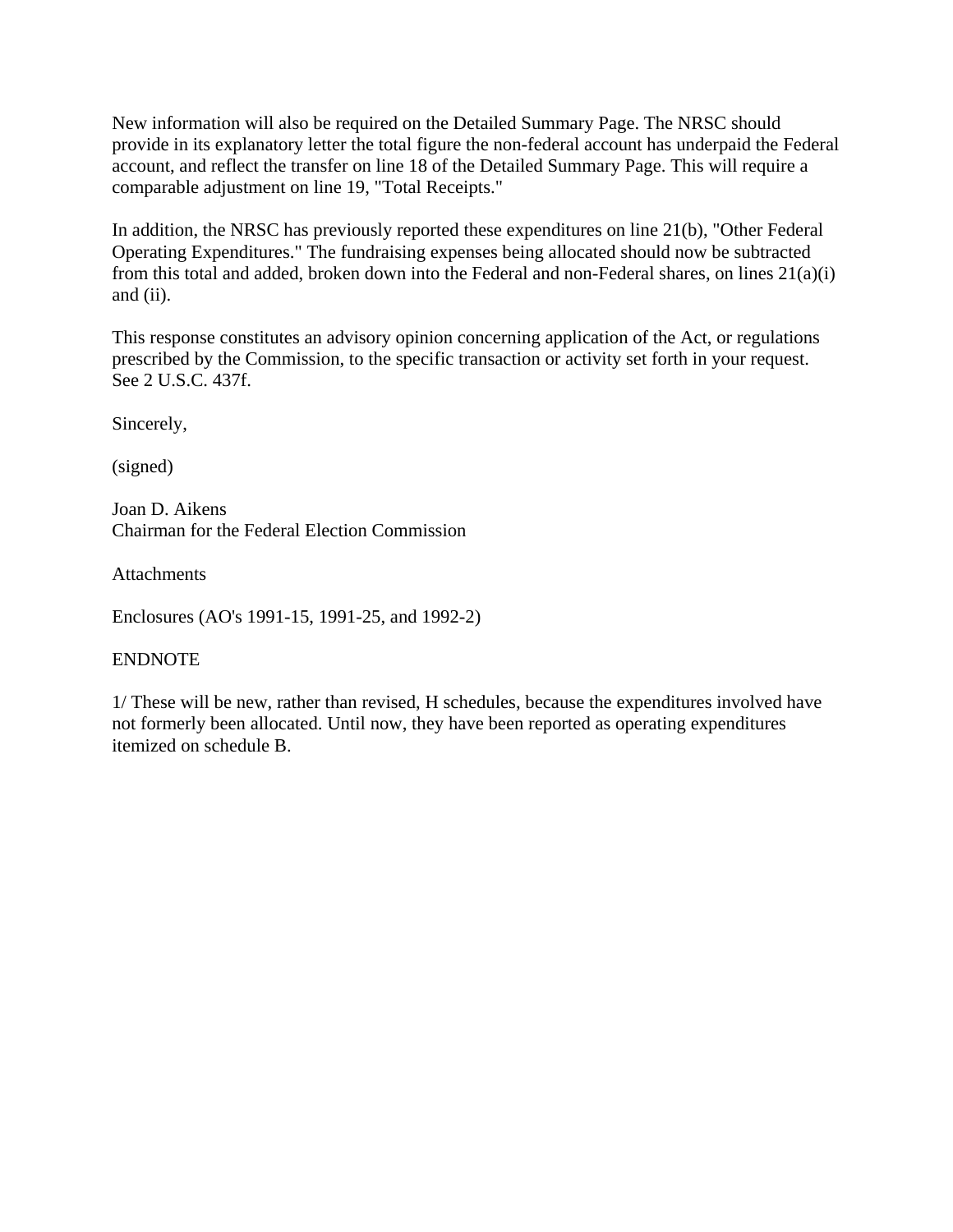$\pmb{\cdot}$ 

 $\mathbf{C}$ 

#### EXPLANATORY LETTER

TO: Federal Election Commission Reports Analysis Division

FROM: National Republican Senatorial Committee

RE: Adjustments in Accordance with AO 1992-27

The NRSC is submitting Schedules H2, H3, and H4 for joint fundraising expenses for the period January 1, 1991, through February 29, 1992, as authorized by Advisory Opinion 1992-27. These expenses were originally paid 100% from the Federal account.

The total amount transferred from the non-federal to the Federal account as a result of these new allocations is<br>\$  $\overline{\phantom{a}}$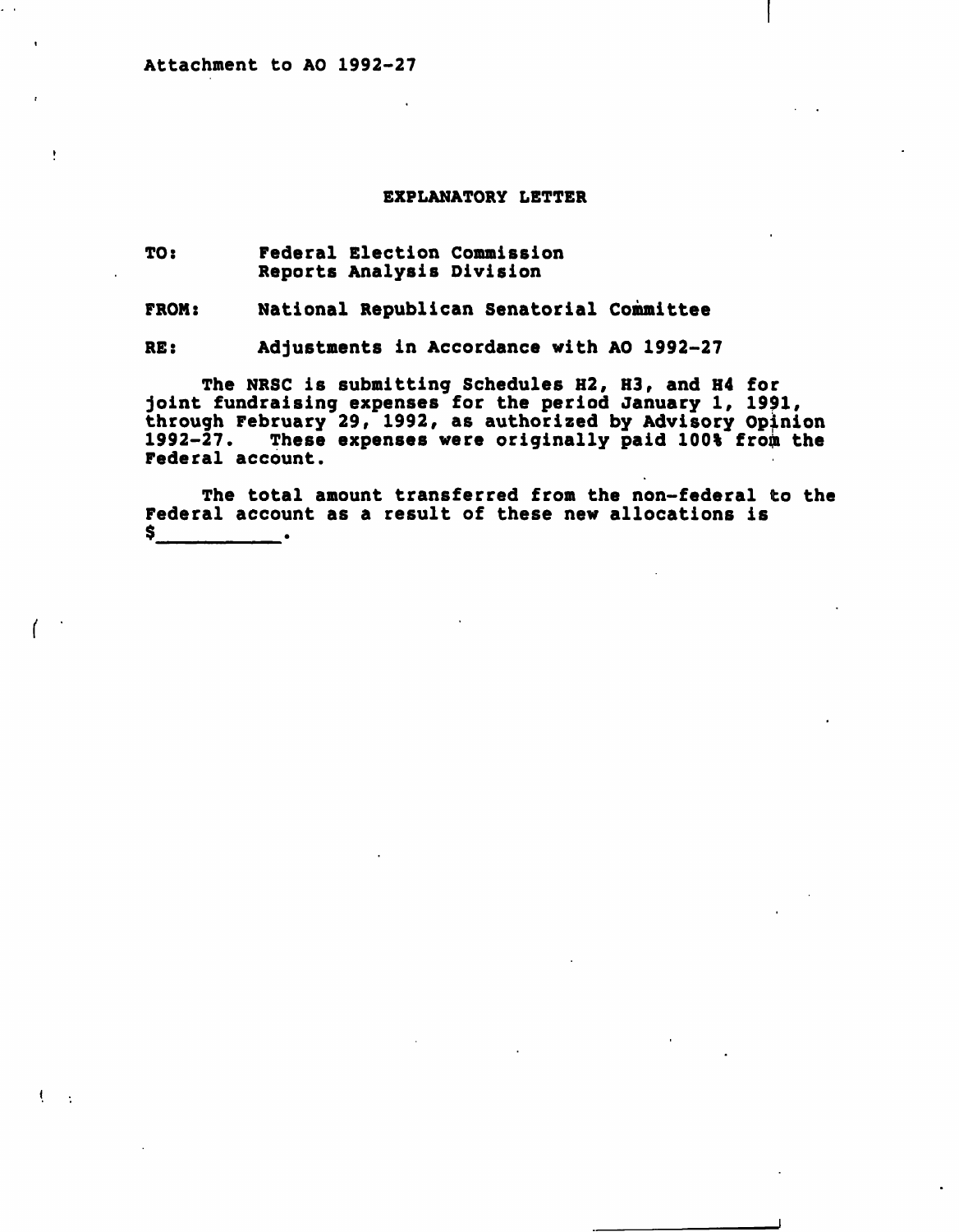(effective 1/1/91)

NAME OF COMMITTEE

### National Republican Senatorial Committee

### ALLOCATION RATIOS FOR INDIVIDUAL FUNDRAISINQ EVENTS, EXEMPT ACTIVITIES, AND SHARED DIRECT CANDIDATE SUPPORT APPEARING ON THIS REPORT.

Methods of allocation:

I. FUNDRAISINQ activities are allocated using the "funds received method" where the federal proportion of expenses must equal the federal proportion of monies raised.

II. EXEMPT activities are allocated using the "time and space method" where the federal proportion of disbursements is based on the proportion of time or space devoted to federal candidates.

III. Shared DIRECT CANDIDATE support activities are allocated according to benefit expected to be derived, where the federal proportion of disbursements is based on the benefit derived by federal candidates from the activity.

| NAME OF ACTIVITY OR EVENT                                                                      | FEDERAL %        | <b>NON-FEDERAL %</b> |
|------------------------------------------------------------------------------------------------|------------------|----------------------|
| Eagle Fundraising Letter<br>ACTIVITY IS:  Xi FUNDRAISING  C EXEMPT  C DIRECT CANDIDATE SUPPORT | 70               | 30                   |
| NAME OF ACTIVITY OR EVENT                                                                      | <b>FEDERAL %</b> | <b>NON-FEDERAL %</b> |
| Chairman's Gala                                                                                | 80               | $20 -$               |
| ACTIVITY IS:  A FUNDRAISING  EXEMPT  DIRECT CANDIDATE SUPPORT                                  |                  |                      |
| NAME OF ACTIVITY OR EVENT                                                                      | <b>FEDERAL %</b> | <b>NON-FEDERAL %</b> |
|                                                                                                |                  |                      |
| NAME OF ACTIVITY OR EVENT                                                                      | FEDERAL %        | <b>NON-FEDERAL %</b> |
| ACTIVITY IS:  E FUNDRAISING  EXEMPT  DIRECT CANDIDATE SUPPORT                                  |                  |                      |
| NAME OF ACTIVITY OR EVENT                                                                      | FEDERAL %        | NON-FEDERAL %        |
| ACTIVITY IS:  E FUNDRAISING  EXEMPT  E DIRECT CANDIDATE SUPPORT                                |                  |                      |
| <b>NAME OF ACTIVITY OR EVENT</b>                                                               | <b>FEDERAL %</b> | <b>NON-FEDERAL %</b> |
|                                                                                                |                  |                      |
| NAME OF ACTIVITY OR EVENT                                                                      | <b>FEDERAL %</b> | <b>NON-FEDERAL %</b> |
| ACTIVITY IS:  FUNDRAISING  EXEMPT  InRECT CANDIDATE SUPPORT                                    |                  |                      |

 $\bullet$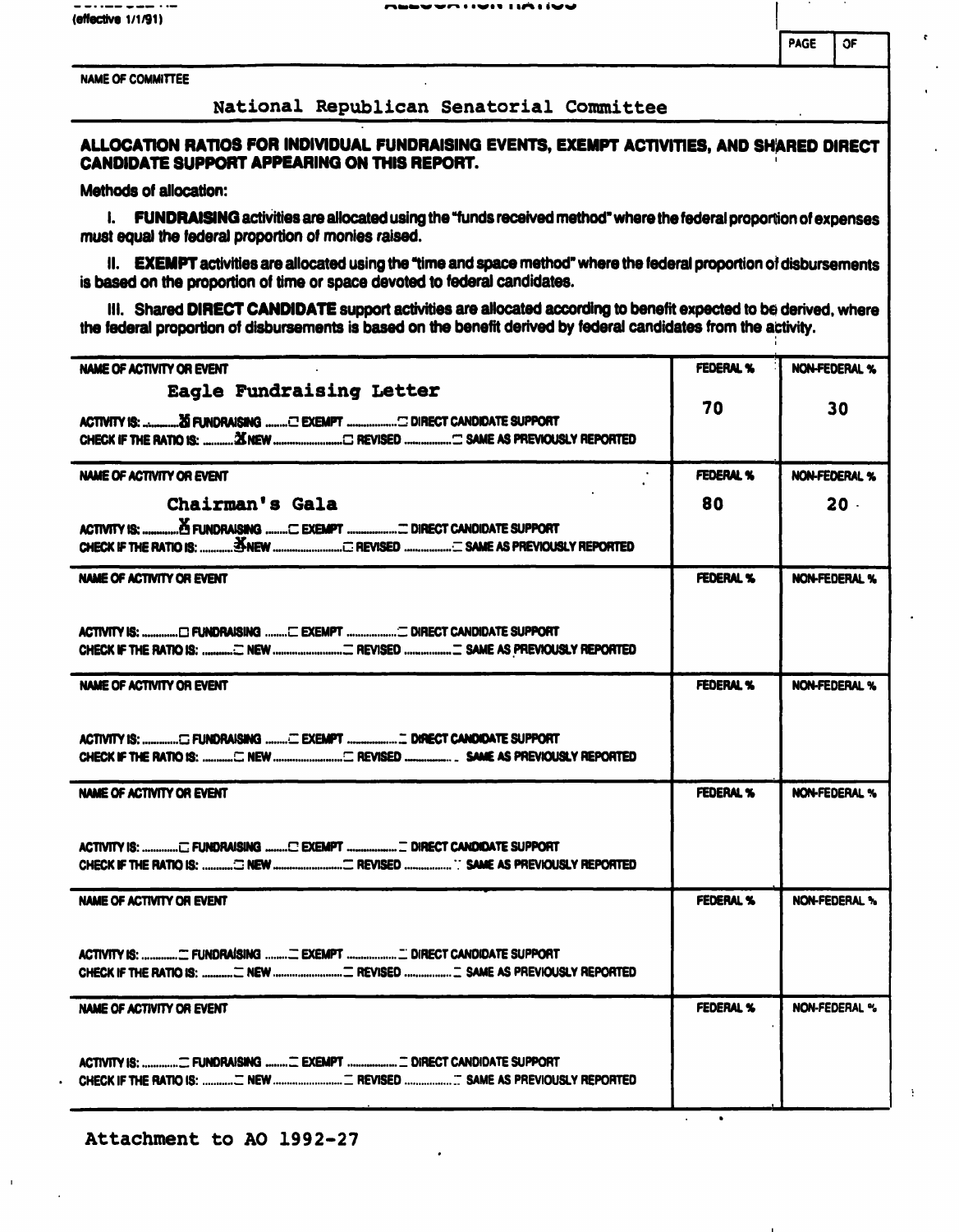RECEIPT SCHEDULE H3

#### (effective 1/1/91)

 $\pmb{\zeta}$ 

 $\sim 10$ 

 $\mathbf{U} \in \mathbb{R}$ 

 $\mathbf{I} \in \mathbb{R}^n$ 

 $\ddot{\phantom{a}}$ 

# TRANSFERS FROM NON-FEDERAL ACCOUNTS

 $\bar{\omega}$  .

 $\mathbb{R}^2$ ie)

 $\mathbf{1}$ 

PAGE OF

|                                                                                                                                                                                                                                                                                                                                                     |                                            |                                       |              |                                            | <b>TOTAL AMOUNT</b><br><b>TRANSFERRED</b> |  |
|-----------------------------------------------------------------------------------------------------------------------------------------------------------------------------------------------------------------------------------------------------------------------------------------------------------------------------------------------------|--------------------------------------------|---------------------------------------|--------------|--------------------------------------------|-------------------------------------------|--|
| National Republican Senatorial Committee                                                                                                                                                                                                                                                                                                            |                                            |                                       |              |                                            |                                           |  |
| NAME OF ACCOUNT                                                                                                                                                                                                                                                                                                                                     | DATE OF RECEIPT                            |                                       |              |                                            |                                           |  |
| non-Federal account                                                                                                                                                                                                                                                                                                                                 | 0/00/92                                    |                                       |              | S<br>130,000                               |                                           |  |
|                                                                                                                                                                                                                                                                                                                                                     | <b>BREAKDOWN OF TRANSFER RECEIVED</b>      |                                       |              |                                            |                                           |  |
|                                                                                                                                                                                                                                                                                                                                                     | <b>ADMIN./VOTER</b><br><b>DRIVE AMOUNT</b> | DIRECT FUND-<br><b>RAISING AMOUNT</b> |              | <b>EXEMPT</b><br><b>ACTIVITY/DIRECT</b>    |                                           |  |
|                                                                                                                                                                                                                                                                                                                                                     |                                            |                                       |              | <b>CANDIDATE</b>                           |                                           |  |
|                                                                                                                                                                                                                                                                                                                                                     |                                            |                                       |              | <b>SUPPORT</b>                             |                                           |  |
| Direct Fundraising (List Events-Amount for Each)<br>iD                                                                                                                                                                                                                                                                                              |                                            |                                       |              |                                            |                                           |  |
| Eagle Fundraising Lett<br>a                                                                                                                                                                                                                                                                                                                         |                                            | <b>I5,000</b>                         |              |                                            |                                           |  |
| Chairman's Gala<br>Ы                                                                                                                                                                                                                                                                                                                                |                                            | 15,000                                |              |                                            |                                           |  |
| C)<br>etc.<br>a                                                                                                                                                                                                                                                                                                                                     |                                            |                                       |              |                                            |                                           |  |
| e) Total Amount Transferred For Direct Fundraising                                                                                                                                                                                                                                                                                                  |                                            |                                       |              |                                            |                                           |  |
| <b>Exempt Activity/Direct Candidate Support</b><br>W)                                                                                                                                                                                                                                                                                               |                                            |                                       |              |                                            |                                           |  |
| (List Events-Amount For Each)                                                                                                                                                                                                                                                                                                                       |                                            |                                       |              |                                            |                                           |  |
| a)                                                                                                                                                                                                                                                                                                                                                  |                                            |                                       |              |                                            |                                           |  |
| b)<br><u> 1989 - Andrea Stadt Britain, amerikan bestean ing disebut bestean die stadt besteht in die stadt van die stad</u><br>C)                                                                                                                                                                                                                   |                                            |                                       |              |                                            |                                           |  |
| d                                                                                                                                                                                                                                                                                                                                                   |                                            |                                       |              |                                            |                                           |  |
| e) Total Amount Transferred For Exempt Activity/Direct                                                                                                                                                                                                                                                                                              |                                            |                                       |              |                                            |                                           |  |
| <b>NAME OF ACCOUNT</b>                                                                                                                                                                                                                                                                                                                              |                                            |                                       |              |                                            |                                           |  |
|                                                                                                                                                                                                                                                                                                                                                     | DATE OF RECEIPT                            |                                       |              | S                                          |                                           |  |
|                                                                                                                                                                                                                                                                                                                                                     |                                            | BREAKDOWN OF TRANSFER RECEIVED        |              |                                            |                                           |  |
|                                                                                                                                                                                                                                                                                                                                                     | <b>ADMIN / YOTER</b>                       | DIRECT FUND-                          |              | <b>EXEMPT</b>                              |                                           |  |
|                                                                                                                                                                                                                                                                                                                                                     | <b>DRIVE AMOUNT</b>                        | <b>RAISING AMOUNT</b>                 |              | <b>ACTIVITY/DIRECT</b><br><b>CANDIDATE</b> |                                           |  |
|                                                                                                                                                                                                                                                                                                                                                     |                                            |                                       |              | <b>SUPPORT</b>                             |                                           |  |
|                                                                                                                                                                                                                                                                                                                                                     |                                            |                                       |              |                                            |                                           |  |
| Direct Fundraising (List Events-Amount for Each)                                                                                                                                                                                                                                                                                                    |                                            |                                       |              |                                            |                                           |  |
| a)                                                                                                                                                                                                                                                                                                                                                  |                                            |                                       |              | HIIIIIIIIIIIIIII                           |                                           |  |
|                                                                                                                                                                                                                                                                                                                                                     |                                            |                                       |              |                                            |                                           |  |
| D<br>C)                                                                                                                                                                                                                                                                                                                                             |                                            |                                       |              |                                            |                                           |  |
| ď                                                                                                                                                                                                                                                                                                                                                   |                                            |                                       |              |                                            |                                           |  |
| <b>Total Amount Transferred For Direct Fundraising </b><br>e)                                                                                                                                                                                                                                                                                       |                                            |                                       |              |                                            |                                           |  |
| <b>Exempt Activity/Direct Candidate Support</b><br>iii)                                                                                                                                                                                                                                                                                             |                                            |                                       |              |                                            |                                           |  |
| (List Events-Amount For Each)                                                                                                                                                                                                                                                                                                                       |                                            |                                       |              |                                            |                                           |  |
| a)<br>.<br><del>In the first term and the first theory and the first term and the first term of</del><br>b)<br><u> 1980 - Johann John Harry Harry Harry Harry Harry Harry Harry Harry Harry Harry Harry Harry Harry Harry Harry Harry Harry Harry Harry Harry Harry Harry Harry Harry Harry Harry Harry Harry Harry Harry Harry Harry Harry Har</u> |                                            |                                       |              |                                            |                                           |  |
| C)                                                                                                                                                                                                                                                                                                                                                  |                                            |                                       |              |                                            |                                           |  |
| ď)                                                                                                                                                                                                                                                                                                                                                  |                                            |                                       |              |                                            |                                           |  |
| e) Total Amount Transferred For Exempt Activity/Direct                                                                                                                                                                                                                                                                                              |                                            |                                       |              |                                            |                                           |  |
|                                                                                                                                                                                                                                                                                                                                                     |                                            |                                       |              | TOTALS FOR BREAKDOWN OF TRANSFER RECEIVED  |                                           |  |
|                                                                                                                                                                                                                                                                                                                                                     | <b>ADMIN./VOTER</b>                        |                                       | DIRECT FUND- | <b>EXEMPT</b>                              |                                           |  |
|                                                                                                                                                                                                                                                                                                                                                     | <b>DRIVE AMOUNT</b>                        | <b>RAISING AMOUNT</b>                 |              | <b>ACTIVITY/DCS</b>                        |                                           |  |
|                                                                                                                                                                                                                                                                                                                                                     |                                            |                                       | 30,000       |                                            |                                           |  |

Attachment to AO 1992-27